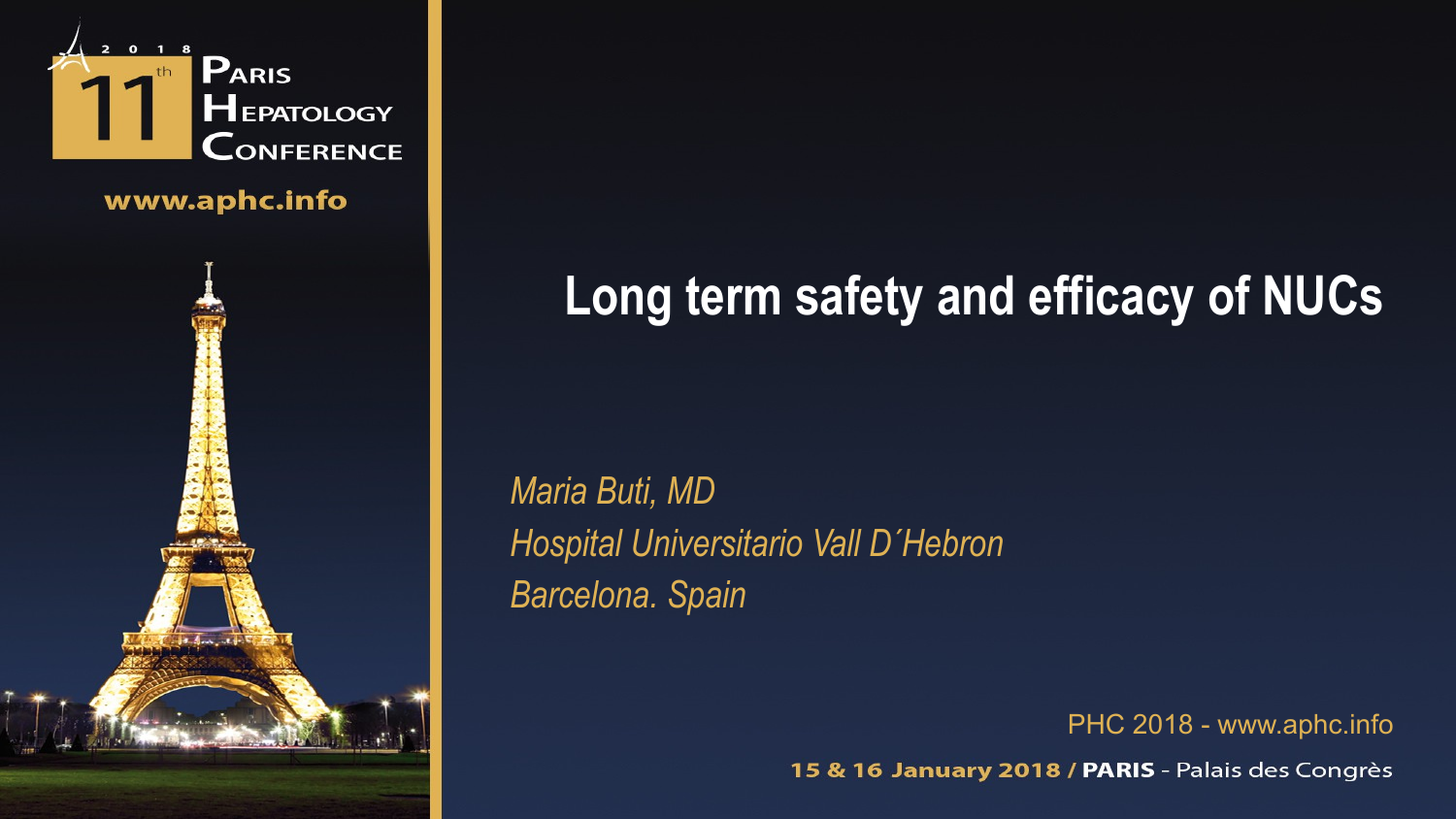# **Disclosures**

– Received honoraria for speaking at educational events or consulting from: AbbVie, Arrowhead Pharmaceuticals, Bristol-Myers Squibb, Gilead Sciences, Janssen, Merck Sharp & Dohme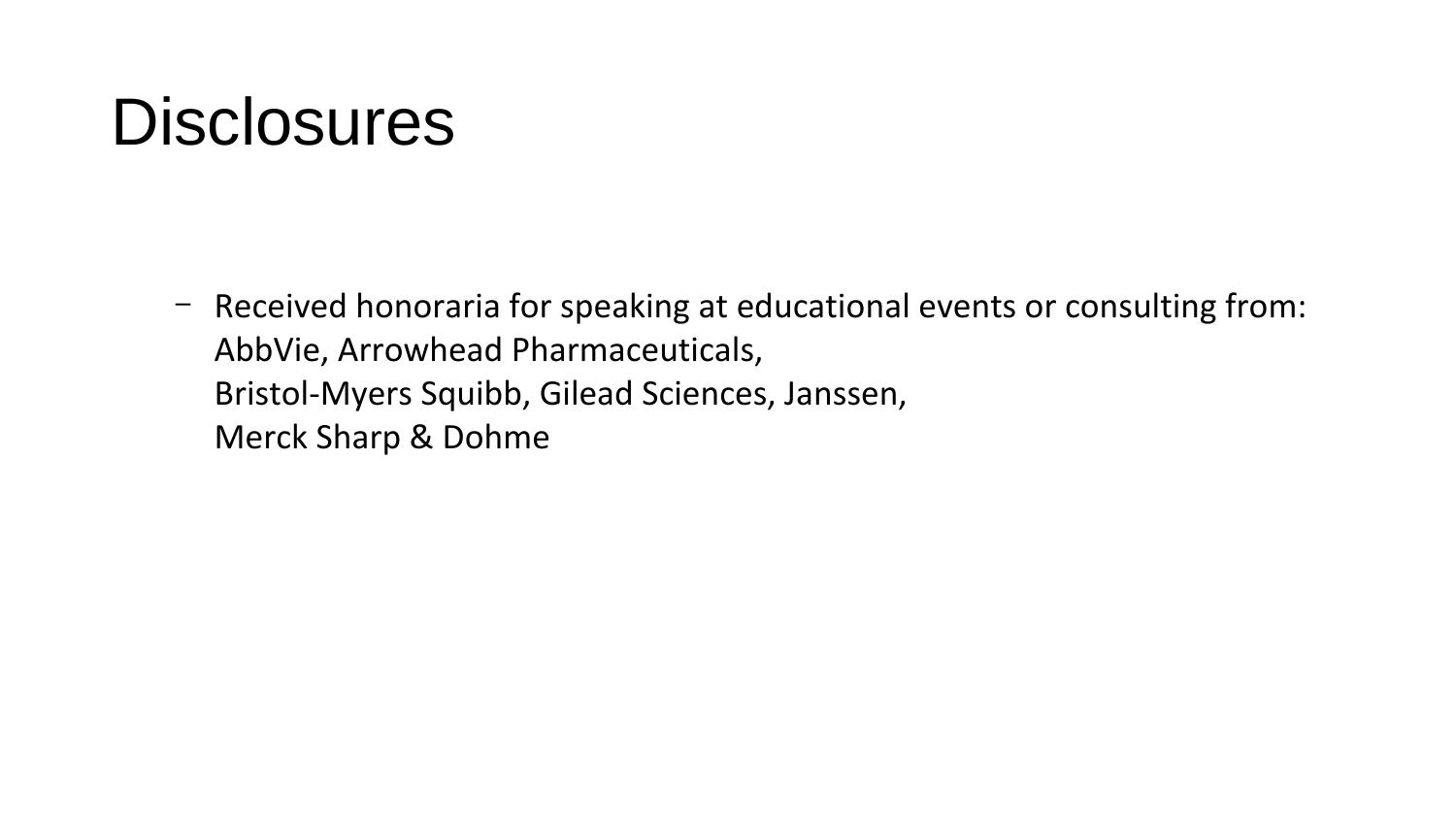

#### **EASL 2017 Clinical Practice Guidelines on the management** of hepatitis B virus infection $\mathbb{R}$

European Association for the Study of the Liver\*

#### Goals of therapy

The main goal of therapy for patients with chronic HBV infection is to improve survival and quality of life by preventing disease progression, and consequently HCC development. Additional goals of antiviral therapy are to prevent mother to child transmission, hepatitis B reactivation and the prevention and treatment of HBV-associated extrahepatic manifestations.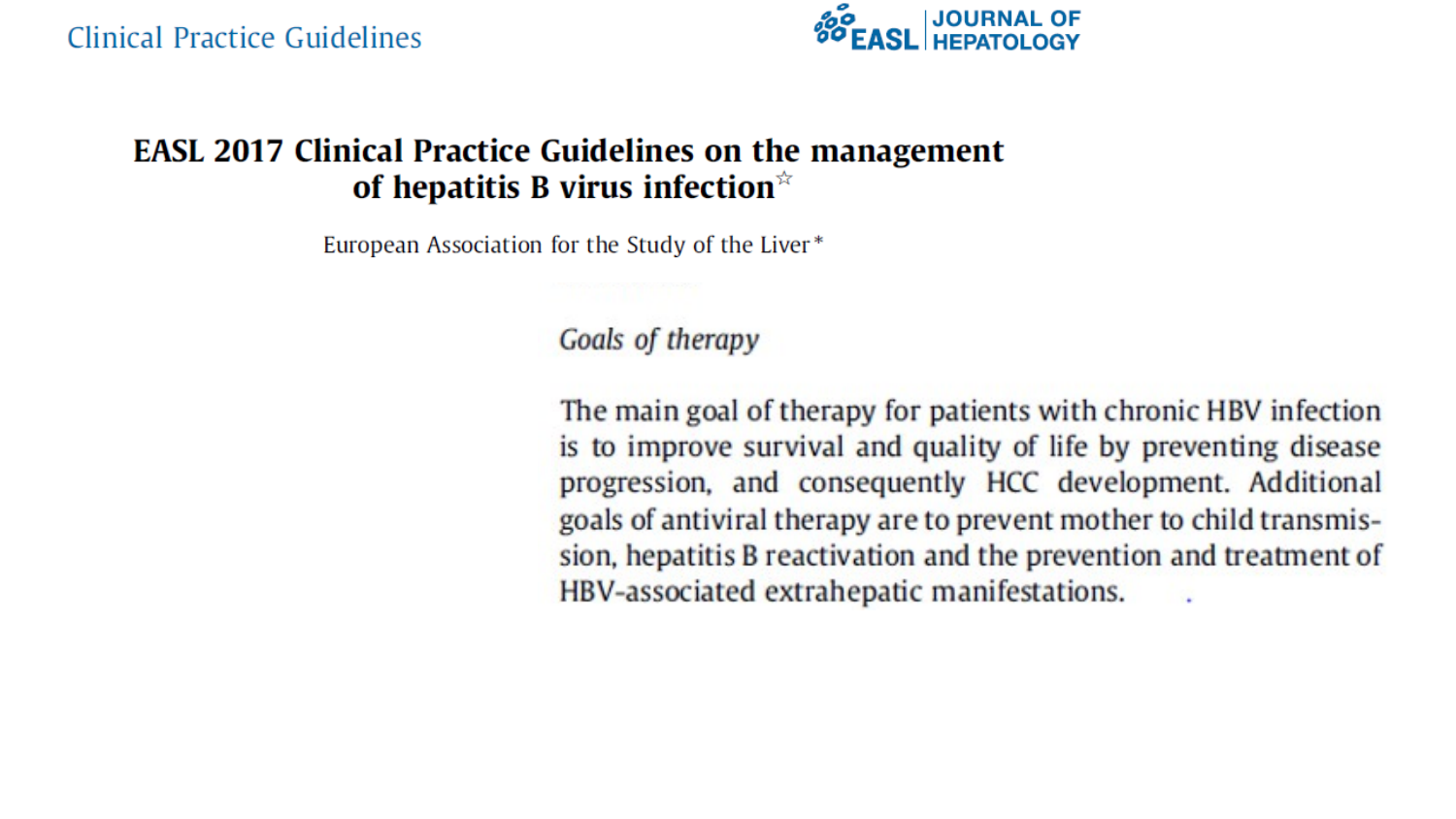# **Maintained virologic response is associated with a lower probability of mortality in cirrhotic patients**



Wong GLH, et al. Hepatology 2013;58:1537-47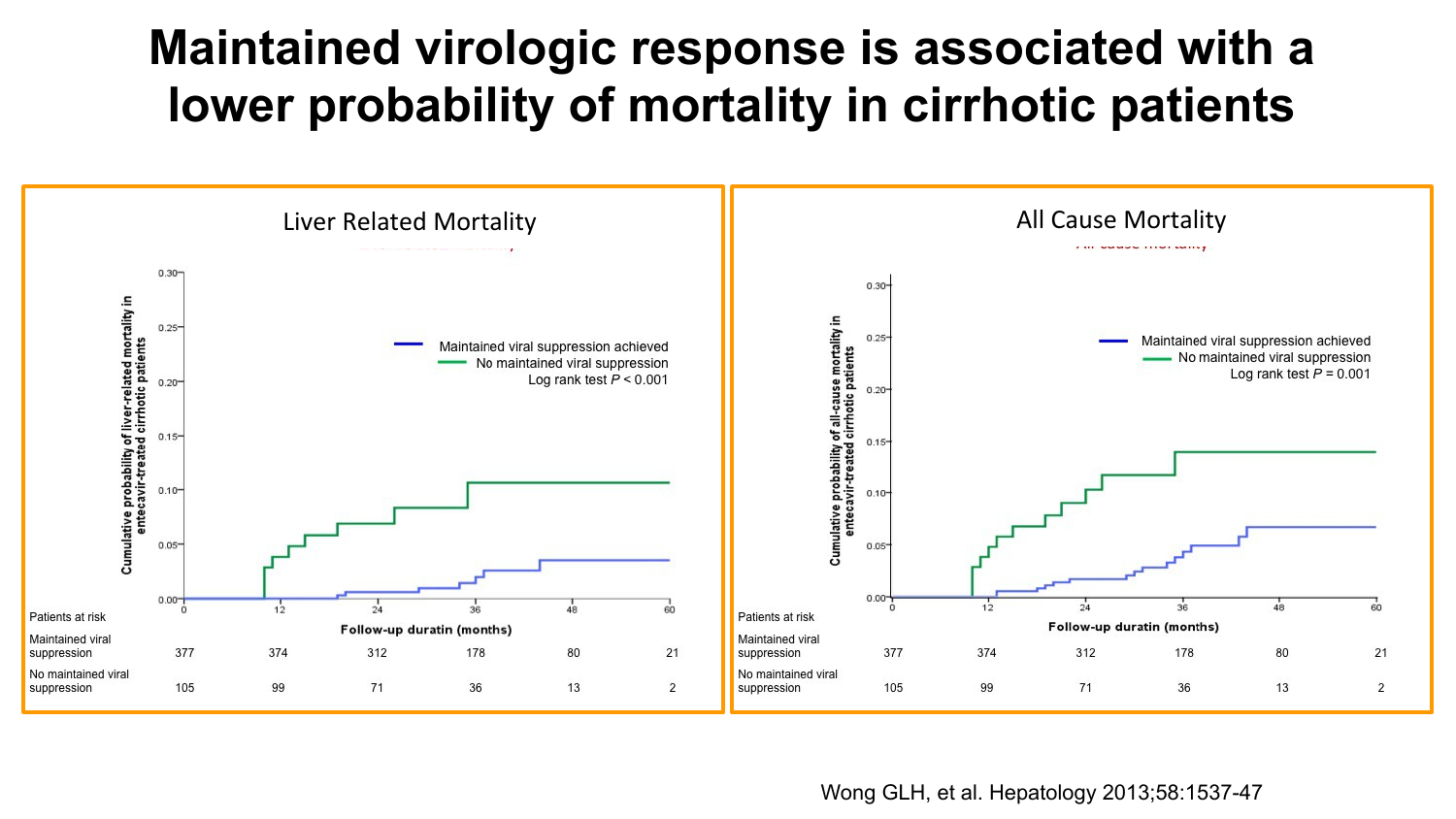## **Risk of Hepatocellular Carcinoma Decreases After the First 5 Yrs of ETV or TDF in Caucasians With Chronic Hepatitis B**



Papatheodoridis G V et al. Hepatology 2017;66:1444-1453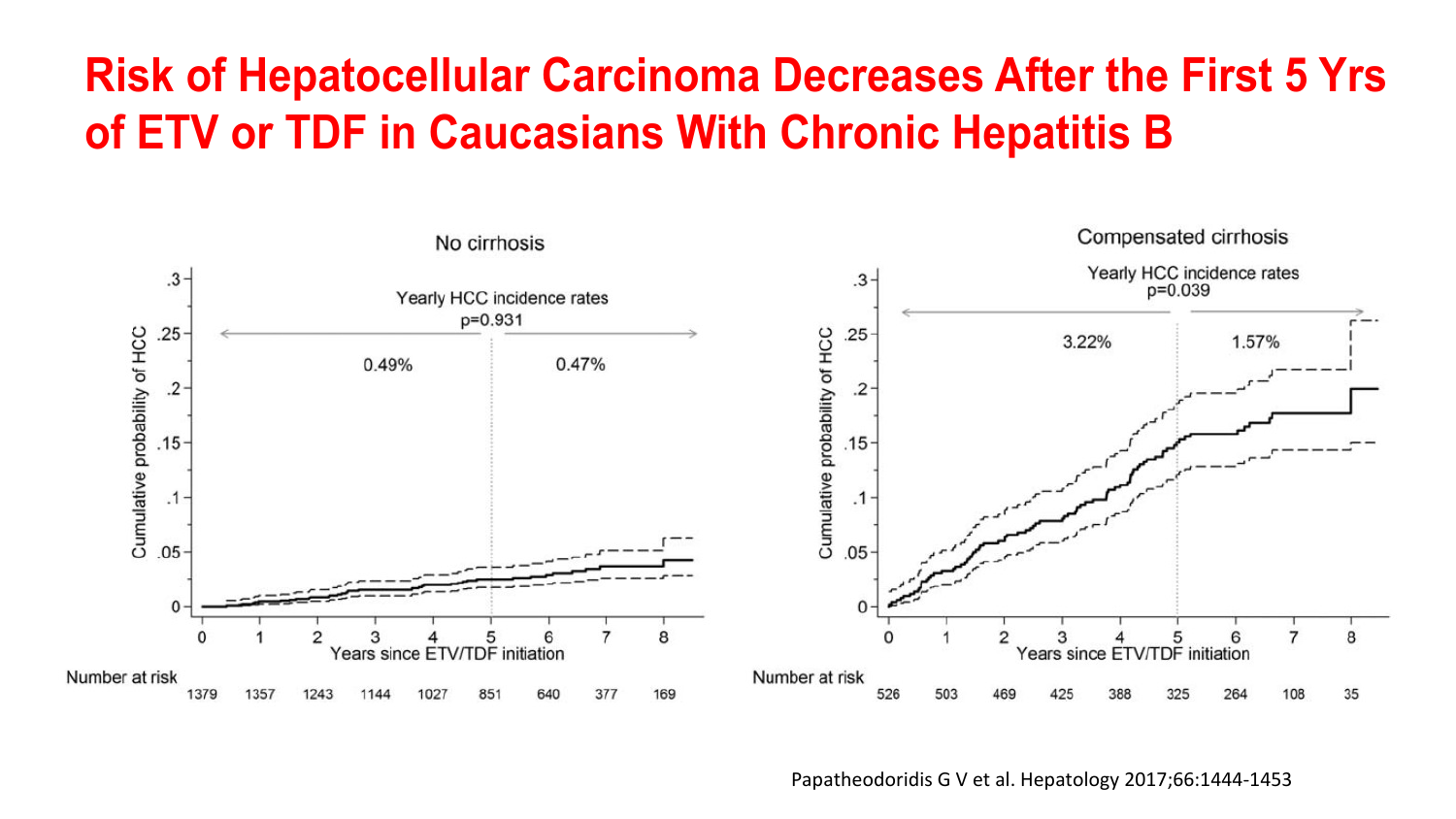#### **Clinical Outcomes After NUCs Therapy in Relation to HBsAg Loss**

6-year follow-up of 5409 CHB patients who were treated with lamivudine or entecavir 110 achieved HBsAg loss (0.33% annual)



**HBsAg loss after NAs was associated with favourable clinical outcomes**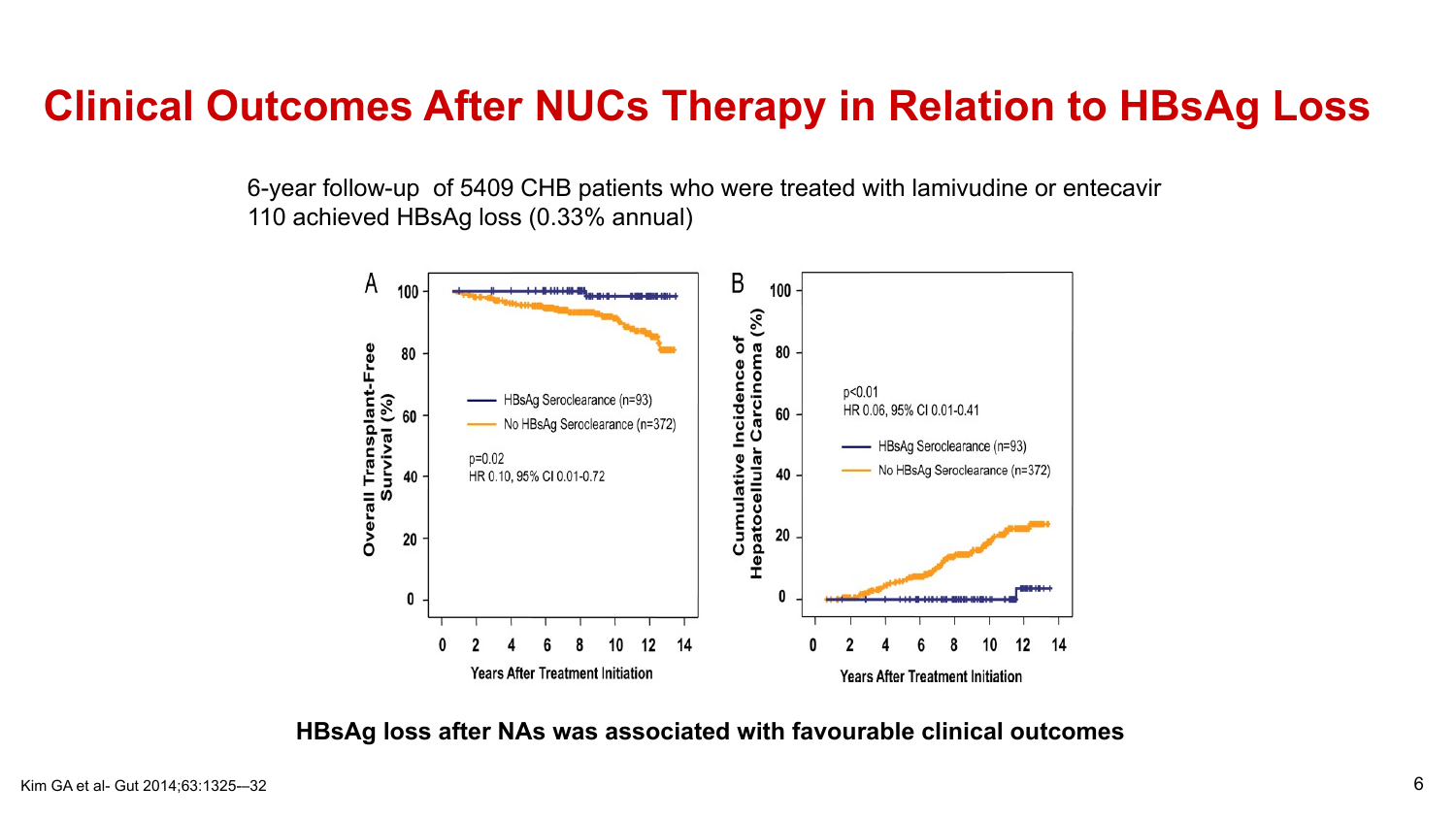#### **ETV or TDF in Real-world Setting HBV DNA suppression and HBsAg loss at Year 3 of Therapy**

**HBeAg positive and HBeAg negative**

■ Undetectable HBV DNA ■ HBsAg loss



\*Data at year 5 of therapy; σ estimated data TDF: tenofovir disoproxil fumarate; ETV: entecavir

1. Marcellin P, et al. Dig Dis Sci 2016;61(10):3072-83; 2. Petersen J, et al. Dig Dis Sci 2016;61(10):3061-71; 3. Ahn J, et al. Aliment Pharmacol Ther 2016;43(1):134-44; 4.Riveiro-Barciela M, et al. Dig Dis Sci 2017;62(3):784-793; 5. Seto KW, et al. J Gastroenterol Hepatol 2014;29(5):1028-34 7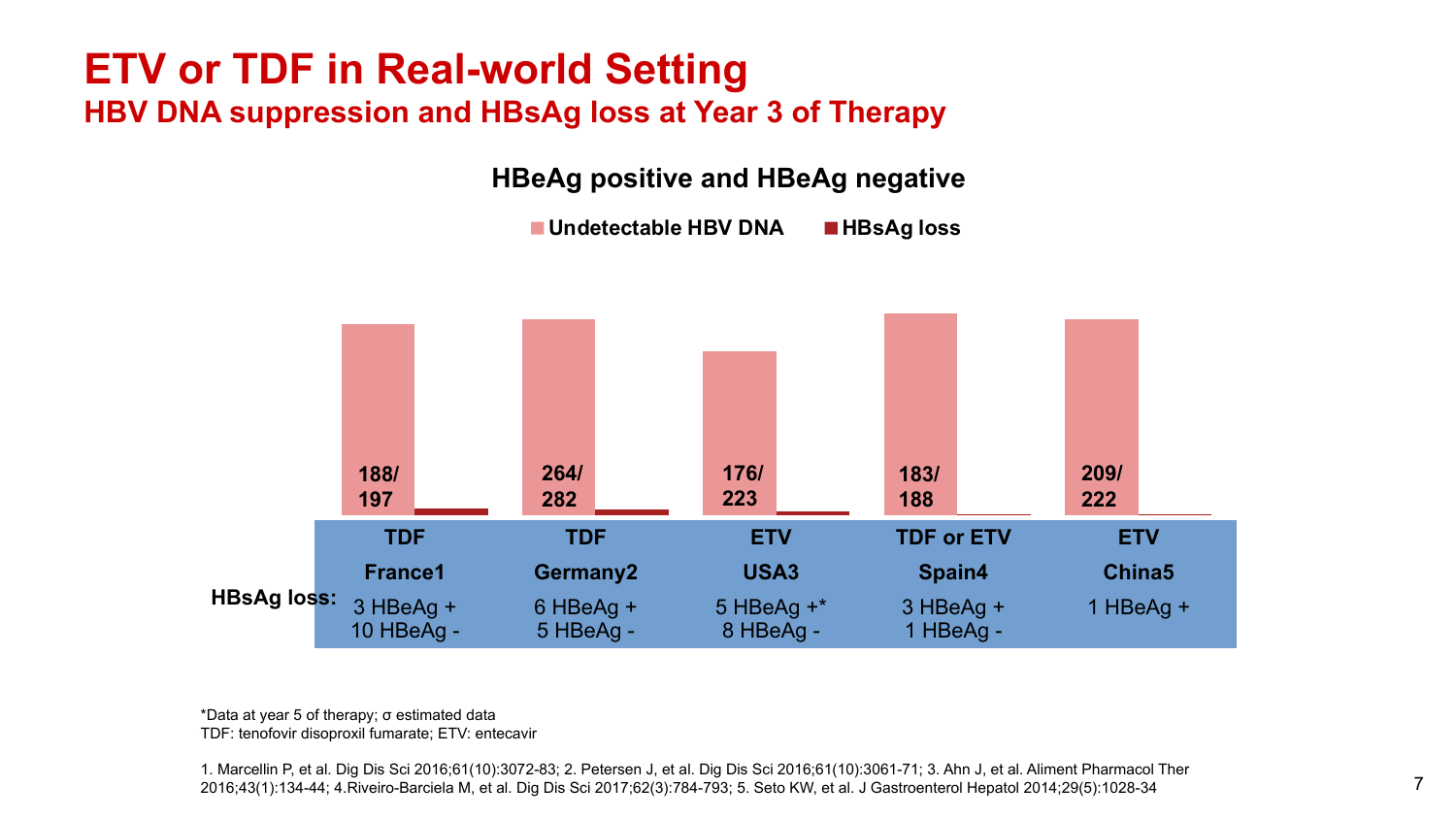### **Persistent low-level viremia on ETV and TDF**

**AASLD Recommendations EASL Recommendations**

- Persistent HBV DNA < 2. 000 UI/mL but detectable
- On ETV and TDF to continue monotherapy
- Must ensure drug adherence
- Still matter of debate
- No relevant in patients without cirrhosis
- Patients with decompensated cirrhosis have a higher risk of HCC
- Combining NUCs can be considered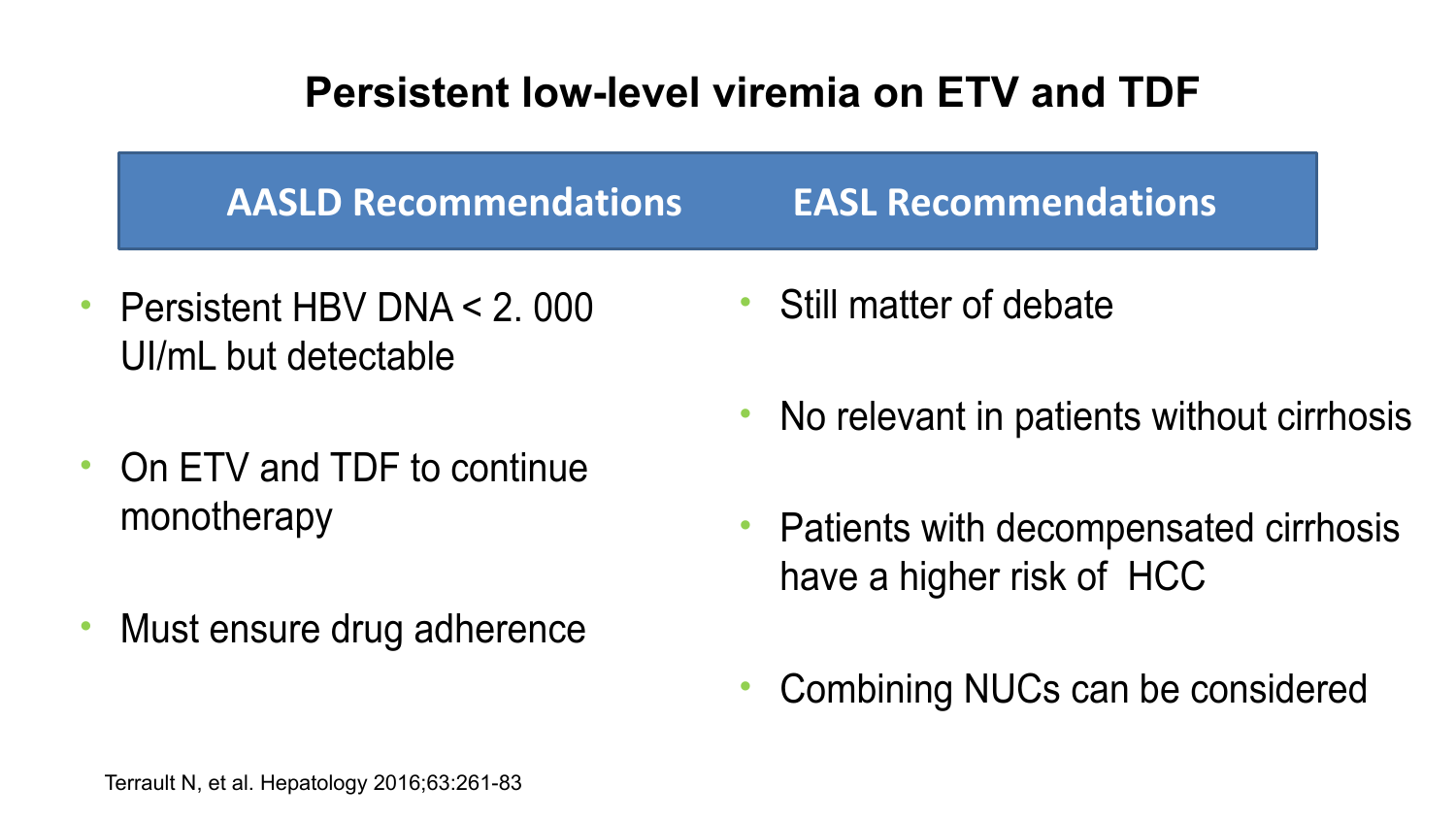# **Low level viremia is associated with increased HCC risk in cirrhotic patients**

337 patients on ETV with low level viraemia (HBV DNA <2000 IU/ml) vs 498 patients with maintained virological response (HBV DNA <12 IU/ml)



A Non-cirrhosis

Cirrhosis В.

Kim JH, et al. Hepatology 2017;66:335-343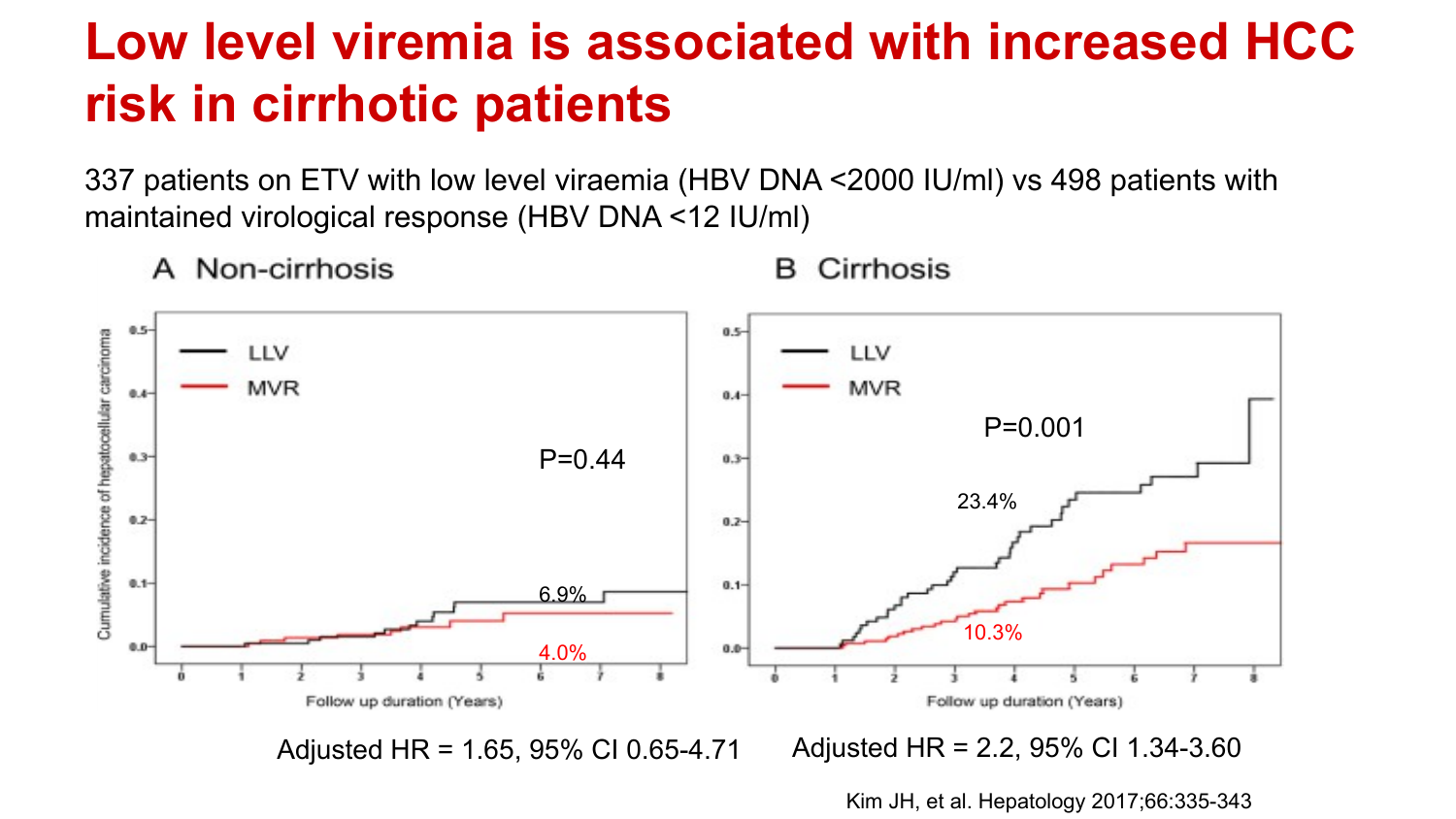### **Combination of ETV and TDF has higher HBV DNA suppression in HBeAg positive patients with high viral load (BELOW study)**



Lok AS, et al. Gastroenterology 2012;143:619-28 Randomized, open-label, multi-center trial Treatment naïve HBeAg positive (n=264) and HBeAg negative (n=115) CHB patients ETV vs ETV + TDF for 96 weeks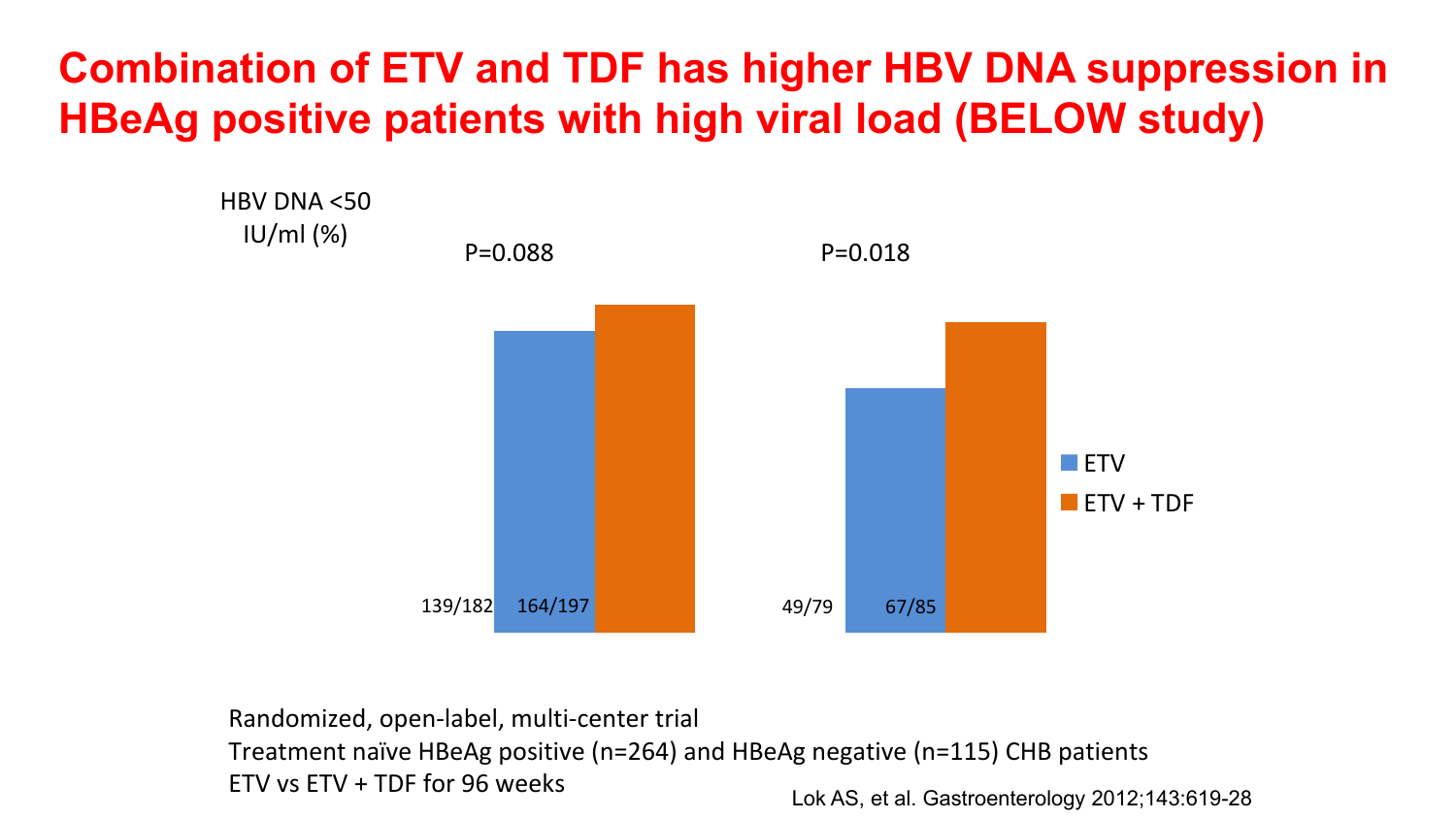#### Combination of tenofovir and emtricitabine improves viral suppression in HBeAg-positive patients with high viral load and normal ALT levels



- 6% TDF patients and 2% TDF/FTC achieved HBeAg loss
- 5% TDF patients and 0% TDF/FTC achieved HBeAg seroconversion
- There were no cases of HBsAg loss/seroconversion
- No patients developed HCC or clinical events

Chan HL, et al. Gastroenterology 2014;146:1240–8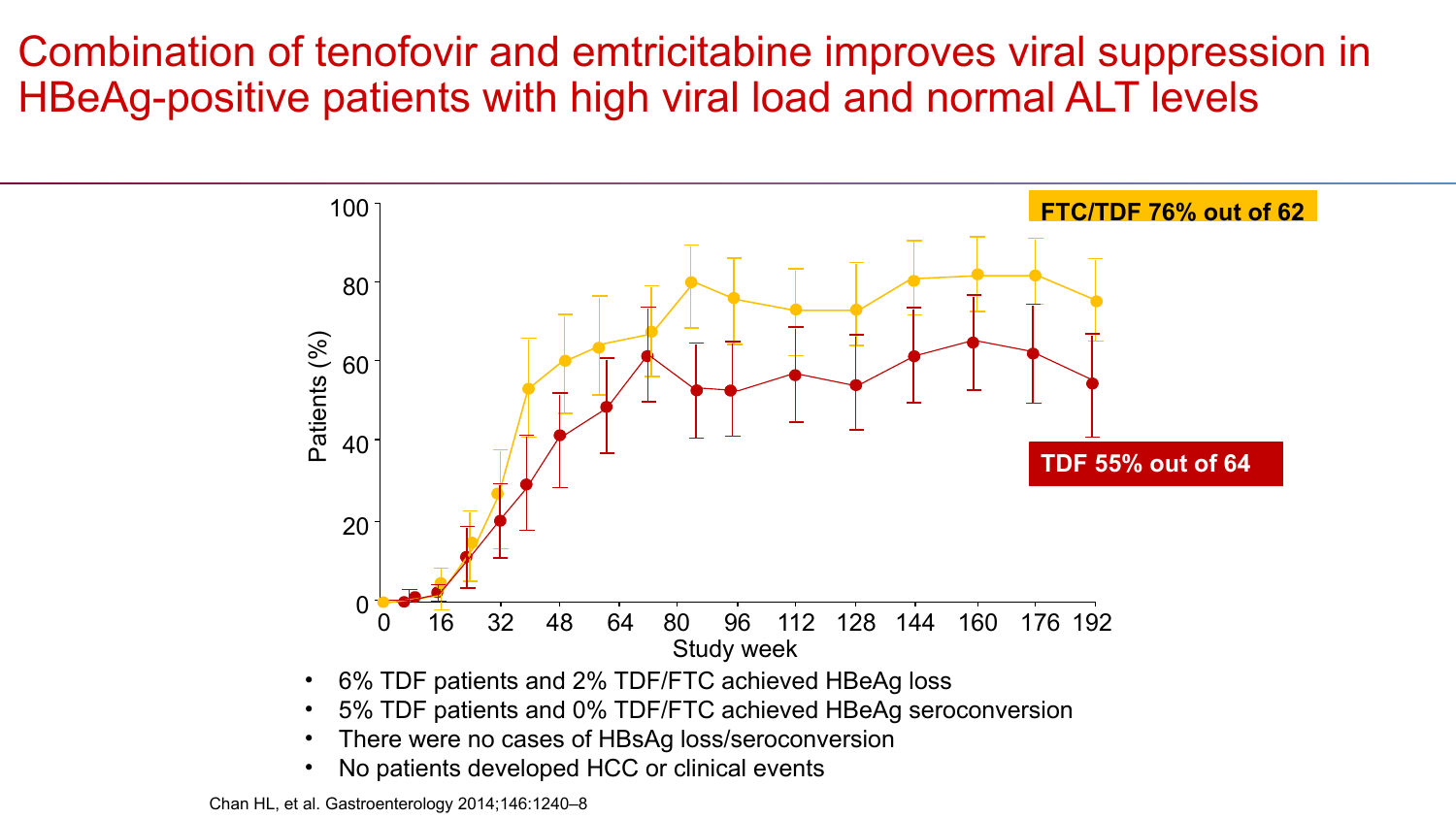### **Studies 102/103: Adding FTC does not improve viral suppression vs Maintaining TDF Monotherapy**



**All subjects analyzed with >400 copies/mL had no TDF resistance detected.**

Marcellin P, et al. AASLD 2011. Oral 238.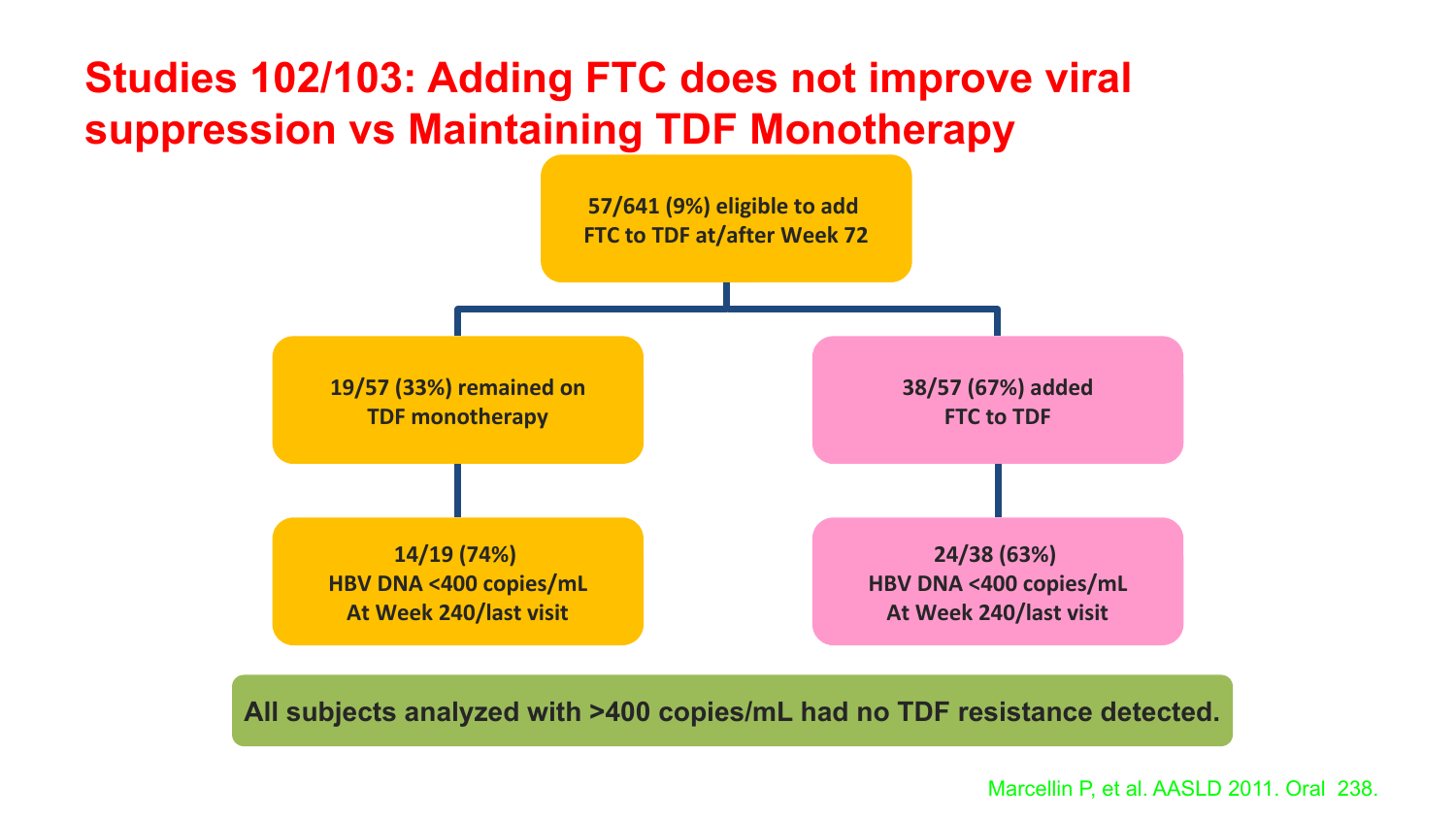#### **The Proportion of CHB Patients with Metabolic Comorbidities**

**Retrospective, observational study to determine prevalence of comorbidities in 44,026 CHB patients from Commercial, Medicare, and Medicaid databases from 2006–2015**





**The proportion of CHB patients with metabolic comorbidities significantly increased between 2006 and 2015**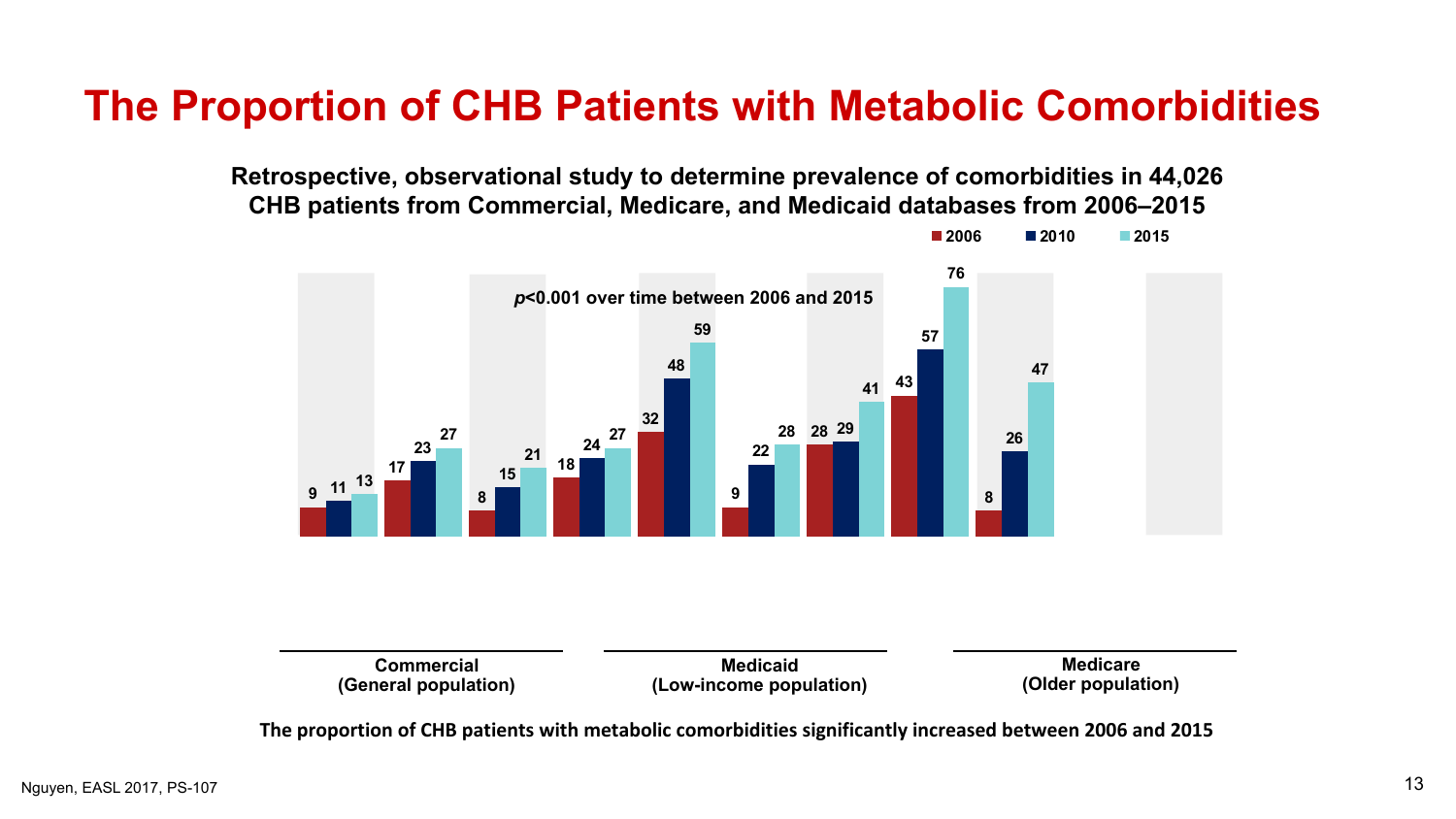#### **Long-Term Safety of Nucleos(t)ides Analogues in Real-world**

|                     |                             |           |                |                                      |                           | <b>Renal-related Events</b> |              |
|---------------------|-----------------------------|-----------|----------------|--------------------------------------|---------------------------|-----------------------------|--------------|
| <b>Study</b>        | <b>Follow-up</b><br>(years) | <b>No</b> | <b>NAs</b>     | <b>AEs</b><br><b>Discontinuation</b> | Lactic<br><b>Acidosis</b> | <b>TDF</b>                  | <b>ETV</b>   |
| USA1                | 5                           | 658       | <b>ETV</b>     | $8(1.2\%)$                           | $2(0.3\%)$                |                             | $2(0.3\%)$   |
| China <sub>2</sub>  | 5                           | 222       | <b>ETV</b>     | $0(0\%)^*$                           | $0(0\%)$                  |                             | N/A          |
| Spain3              | $\overline{4}$              | 611       | <b>TDF/ETV</b> | $0(0\%)$                             | $0(0\%)$                  | 7(1.7%)                     | $4(2.1\%)$   |
| USA4                | N/A                         | 160       | <b>TDF/ETV</b> | $0(0\%)$                             | $0(0\%)$                  | $3(3.8\%)$                  | $11(13.8\%)$ |
| Spain5              | $\mathbf{3}$                | 158       | <b>TDF/ETV</b> | $0(0\%)$                             | $0(0\%)$                  | 2(2%)                       | 2(3%)        |
| France <sub>6</sub> | 3                           | 440       | <b>TDF</b>     | 23(5%)                               | $0(0\%)$                  | $7(1.6\%)$                  |              |
| Germany7            | $\mathbf{3}$                | 400       | <b>TDF</b>     | 11 $(2.8\%)$                         | $0(0\%)$                  | $5(1.3\%)$                  |              |

\*2 patients discontinued therapy for ETV resistance and 1 for pregnancy

1Ahn J, *et al.* Aliment Pharmacol Ther 2016;43(1):134-44; 2Seto KW, *et al.* J Gastroenterol Hepatol 2014;29(5):1028-34; 3Riveiro-Barciela M, *et al.* Dig Dis Sci 2017;62(3):784-793; 4Gish RG, *et al.* Clin Gastroenterol Hepatol 2012;10(8):941-6; 5Rodríguez-Nóvoa S, *et al.* J Clin Gastroenterol 2016;50(9):779-89; 6Marcellin P, *et al.* Dig Dis Sci 2016;61(10):3072-83; 7Petersen J, *et al.*  Dig Dis Sci 2016;61(10):3061-71 14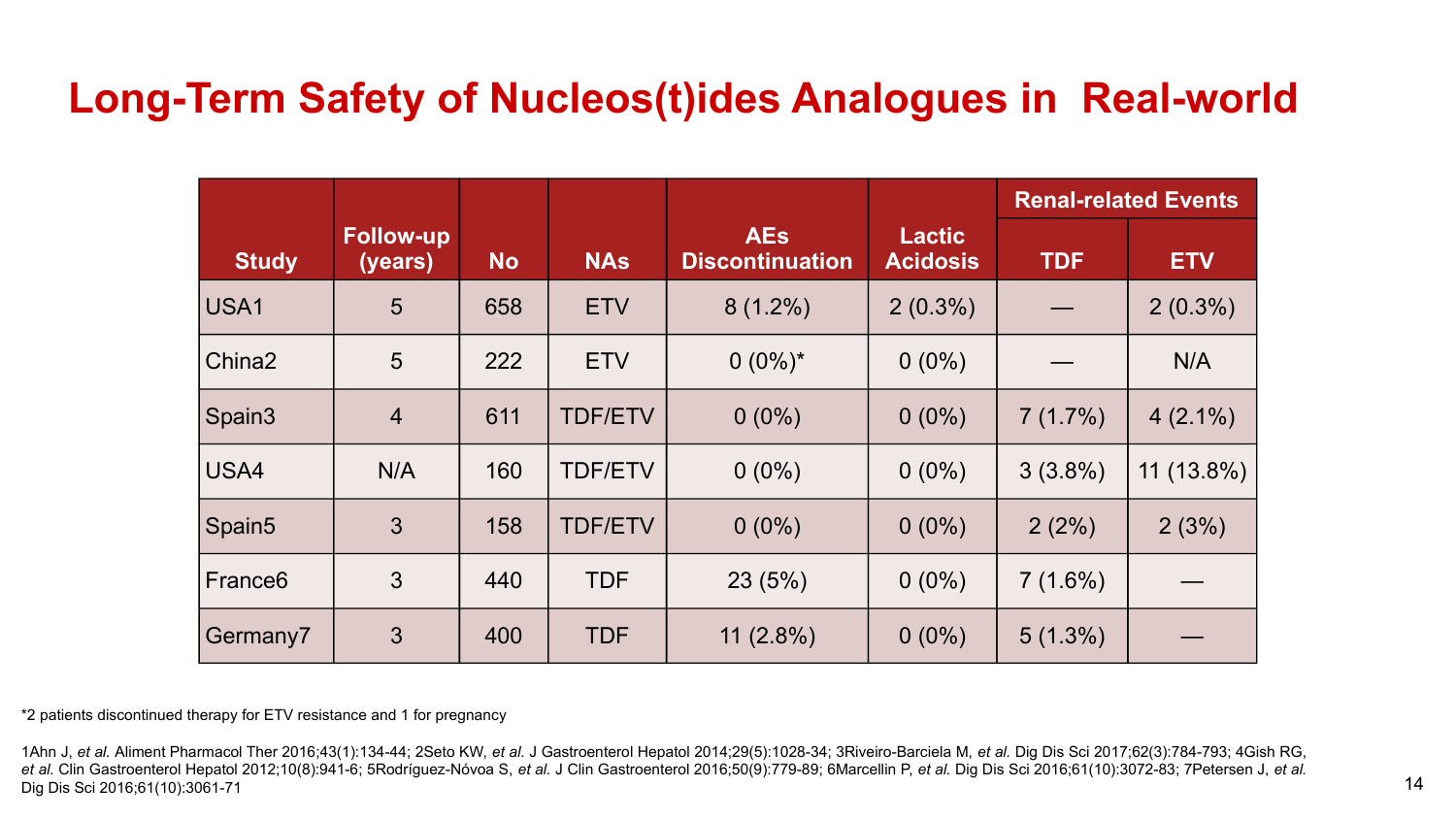#### **Review of Long-term safety of NUCs in HBV-Monoinfected patients**

•TDF registration study (8 years) showed minimal event (2%) in subjects with normal eGFR

•Real Life studies with TDF showed controversial results

•Different parameters and definitions to measure renal alterations

•8 cases of TDF-induced Fanconi syndrome have been published

•Optimal management of the few cases of renal alterations remains to be defined

-Dose adjustment of ETV

- TAF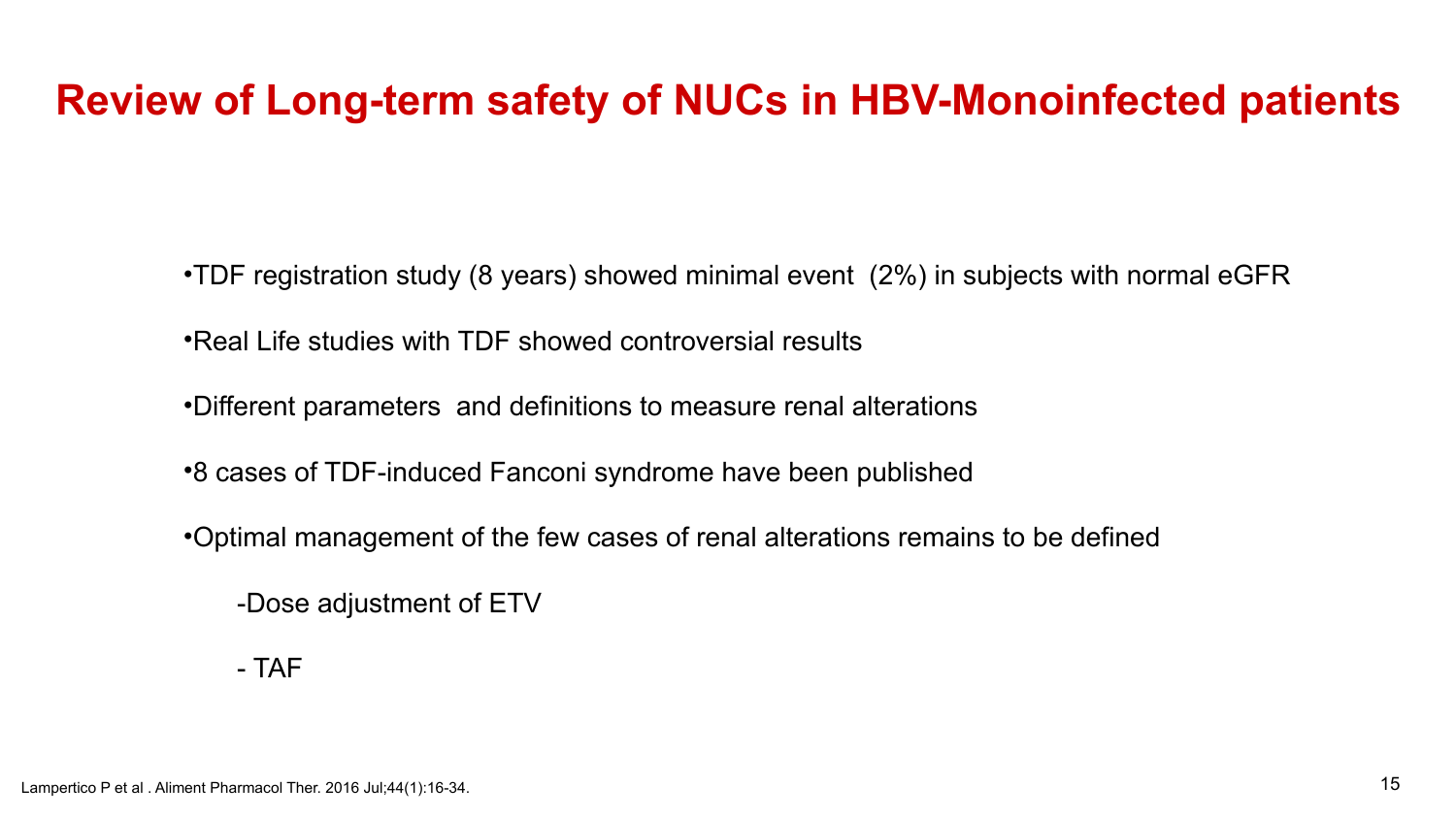## **ETV discontinuation or dose adjustment in the Enumerate Study**



- **Two patients required dose reduction due to deterioration of renal function**
- **No patients required haemodialysis or ETV discontinuation due to renal insufficiency**

Ahn J, *et al.* Aliment Pharmacol Ther 2016;43(1):134-44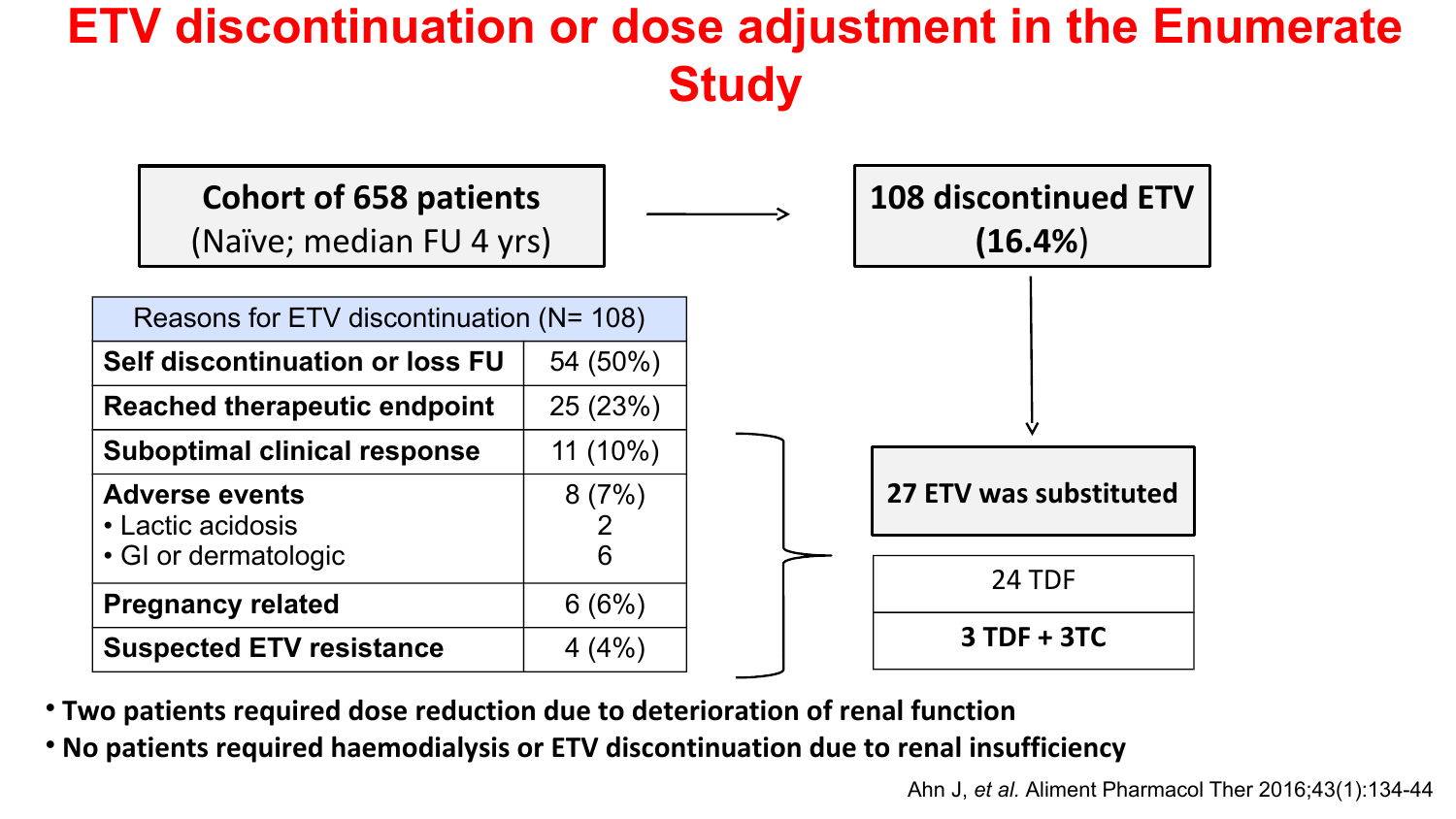### **ETV Regimen adjustment in The Enumerate study Cohort of 658 patients with a median follow up of 4 years**

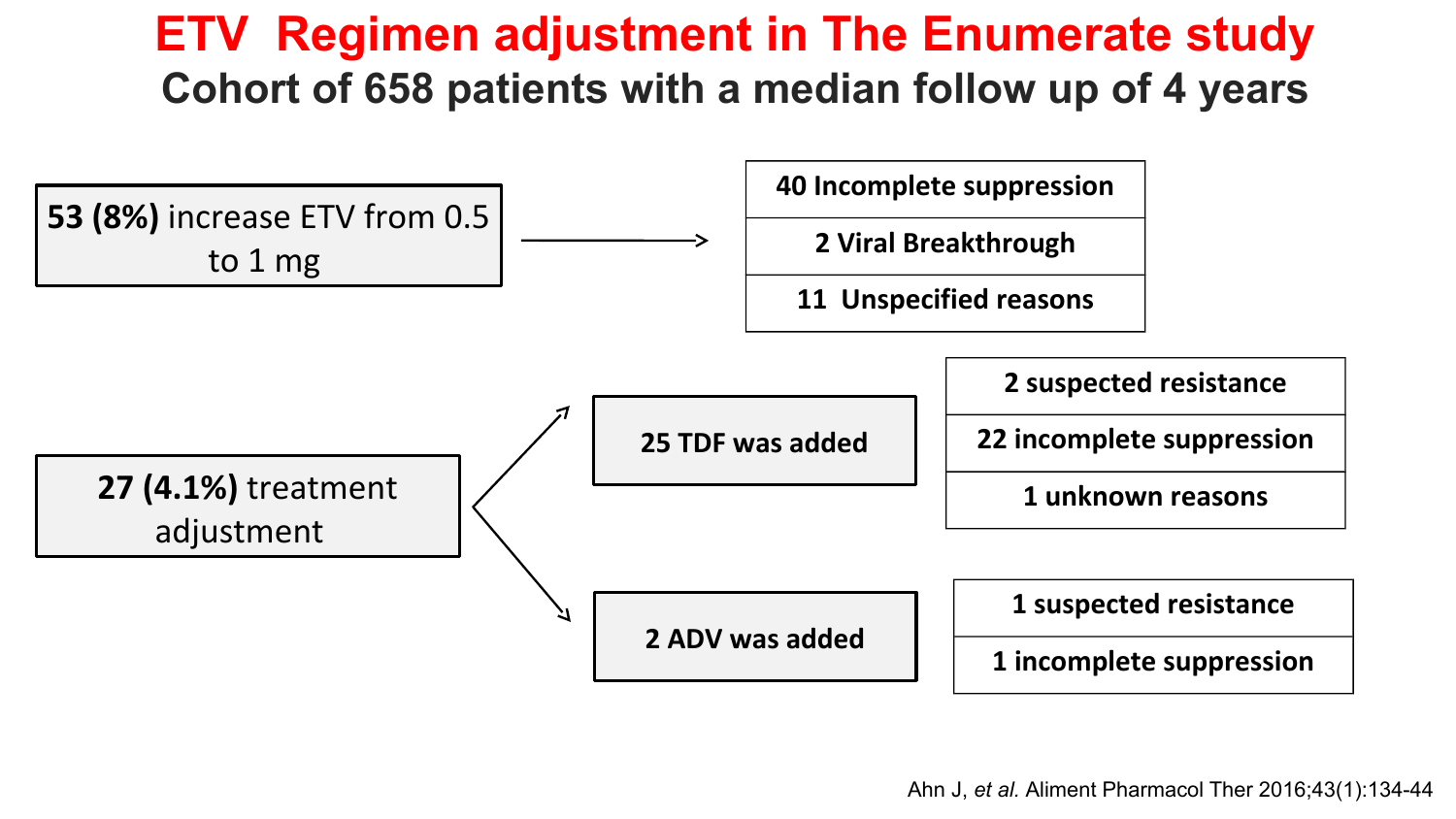### **Tenofovir Alafenamide (TAF): Prodrug of Tenofovir Mechanism of the action**



† T1/2 based on *in vitro* plasma data - TDF = 0.4 minutes, TAF = 30-90 minutes.

Lee W et. *Antimicr Agents Chemo* 2005;49(5):1898-1906. Birkus G et al. *Antimicr Agents Chemo* 2007;51(2):543-550. Babusis D, et al. *Mol Pharm* 2013;10(2):459-66; Ruane P, et al. *J Acquir Immune Defic Syndr* 2013; 63:449-5. Sax P, et al. *JAIDS* 2014. 2014 Sep 1;67(1):52-8. Sax P, et al. *Lancet* 2015. Jun 27;385(9987):2606-15. Agarwal K et al. *J Hepatology* 2015; 62: 533-540; Buti M et al. Lancet G&H 2016; doi: 10.1016/S2468-1253(16)30107-8; Chan HLY et al. Lancet G&H 2016; doi: /10.1016/S2468-1253(16)30024-3 18. 200 0 10, Ban Mickey Ban Editor Ban Let 10, 2016<br>al. Lancet G&H 2016; doi: /10.1016/S2468-1253(16)30024-3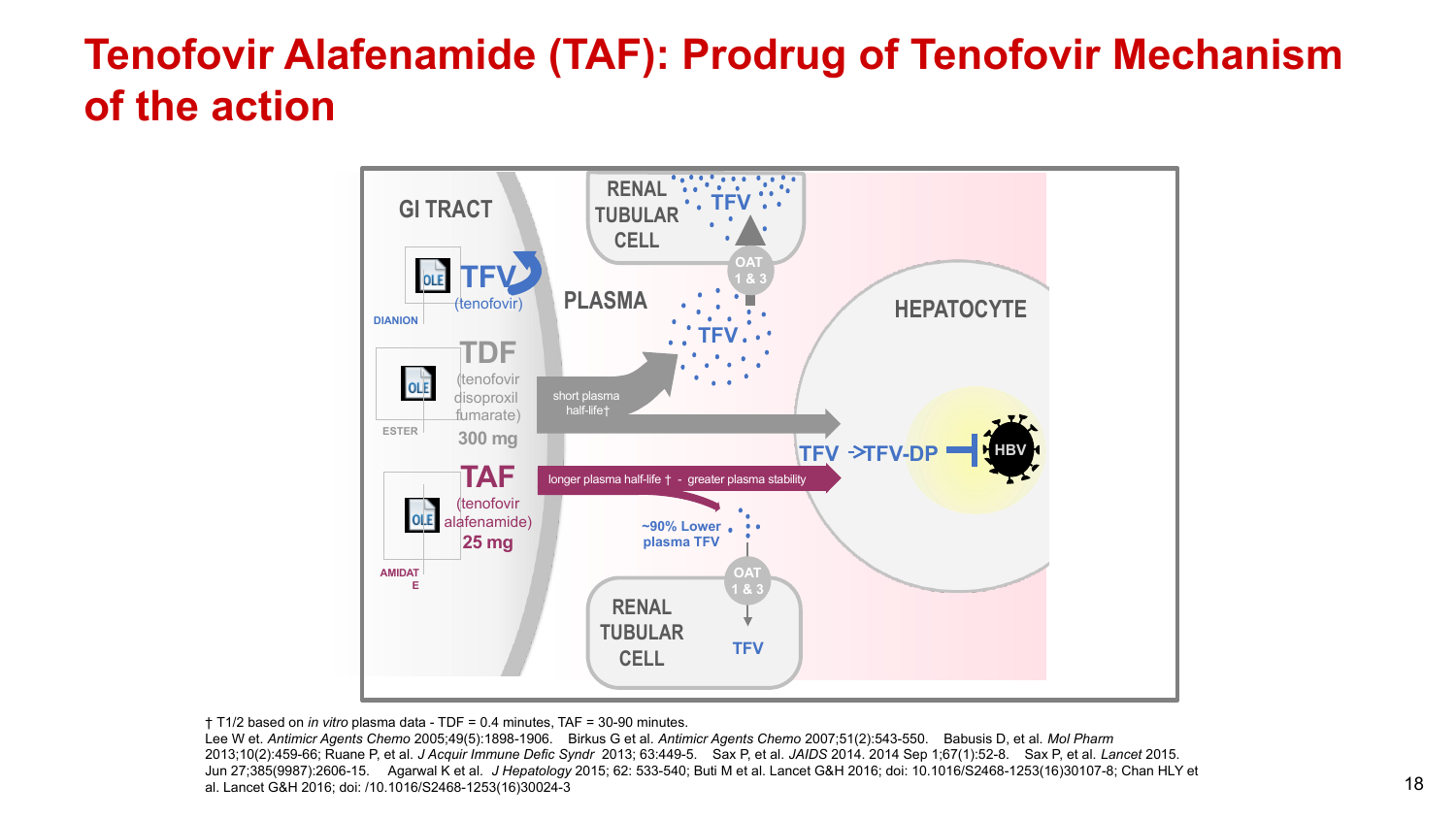#### **Study 108 and 110: Phase 3 CHB Studies: TAF vs TDF Antiviral Efficacy of TAF and TDF at Week 96**





- **No resistance was detected through 96 weeks**
- **HBsAg loss < 1%**

\*Adjusted for baseline HBV DNA level and oral antiviral treatment status strata

M=F: Missing =Failure

Buti M, et al. Lancet Gastroenterol Hepatol 2016;3:196–206; Chan HLY, et al. Lancet Gastroenterol Hepatol 2016;3:185–95.Agarwal, EASL 2017, FRI-153; Brunetto, EASL 2017, PS-042; Gilead,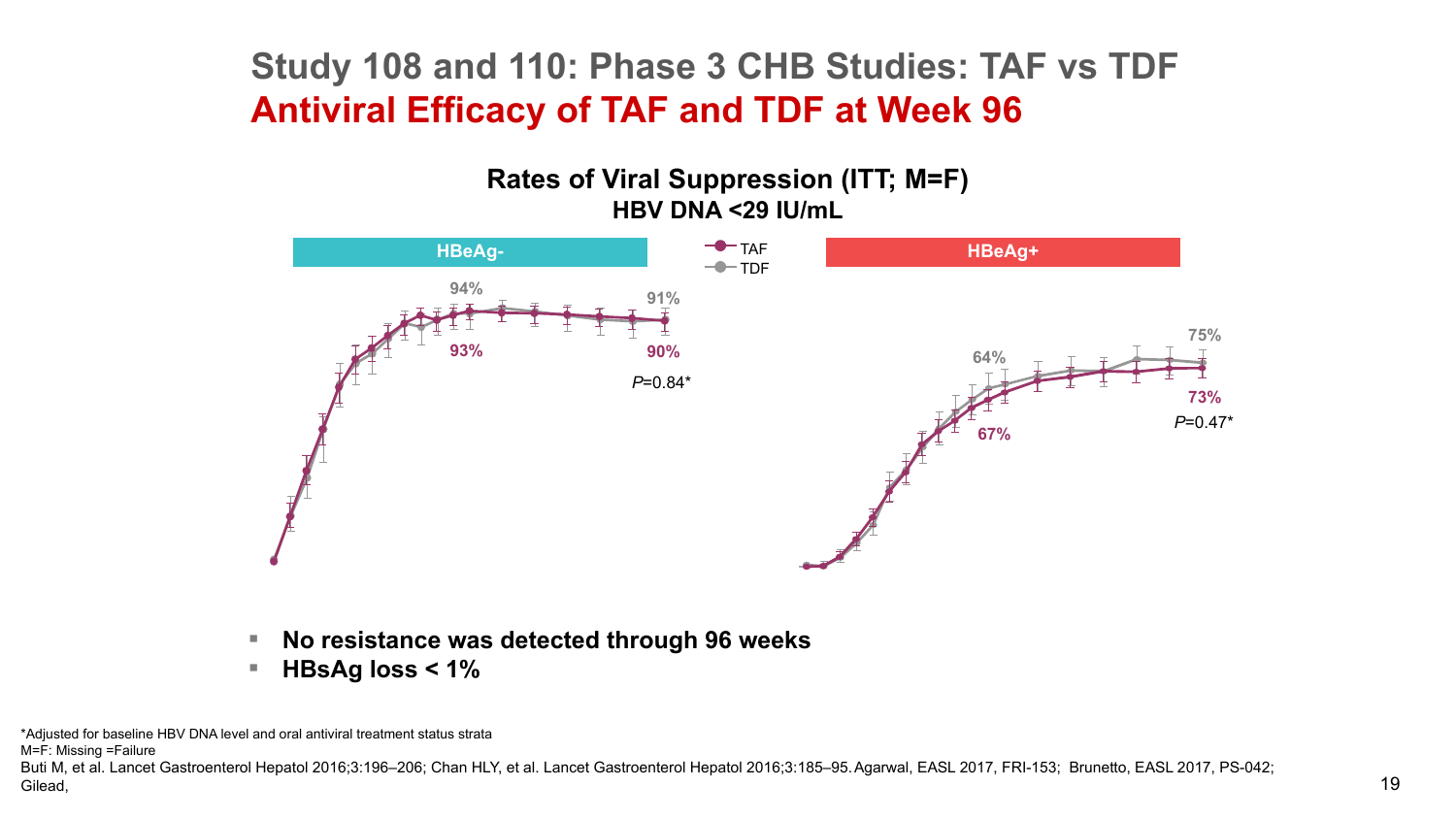#### **Study 108 and 110: Phase 3 CHB Studies: TAF vs TDF Renal Safety Through Week 96**

**TAF TDF**

*P***≤0.001** *P***≤0.00120 3) L/min (Q1, Q e in 10 g n a h -1.2 0** ပ -**G, m n dia -4.8 Ce R-10** <u>م</u> E **F**T. **G**T 1011  $\rm{J}^{\prime}$  $\mathbb{T}$  $10\%$ **e-20 8 24 48 72 96 Week**

**TAF treatment had significantly less impact on eGFR than TDF at all time points**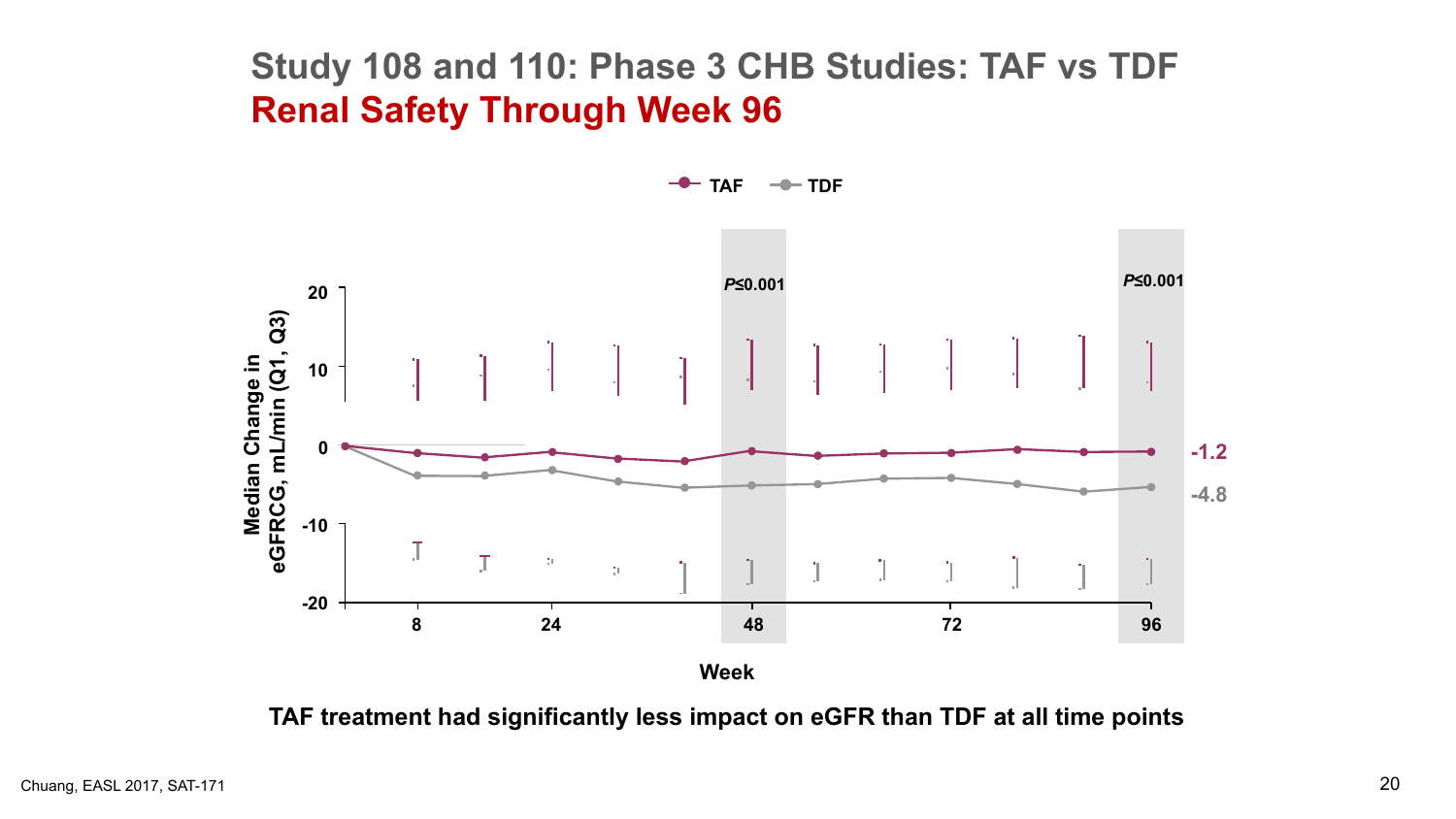#### **Study 108 and 110: Phase 3 CHB Studies: TAF vs TDF Renal Laboratory Parameters in CHB Patients Treated with TAF or TDF**



#### **CHB patients with known risk factors for CKD showed smaller declines in their CKD stage with TAF vs TDF**

\*As determined by medical history or concomitant medication; p-values from rank analysis of covariance adjusting for baseline clinical status for treatment comparison CVD, cardiovascular disease; DM, diabetes mellitus, HTN, Hypertension; HL, hyperlipidemia Chuang, EASL 2017, SAT-171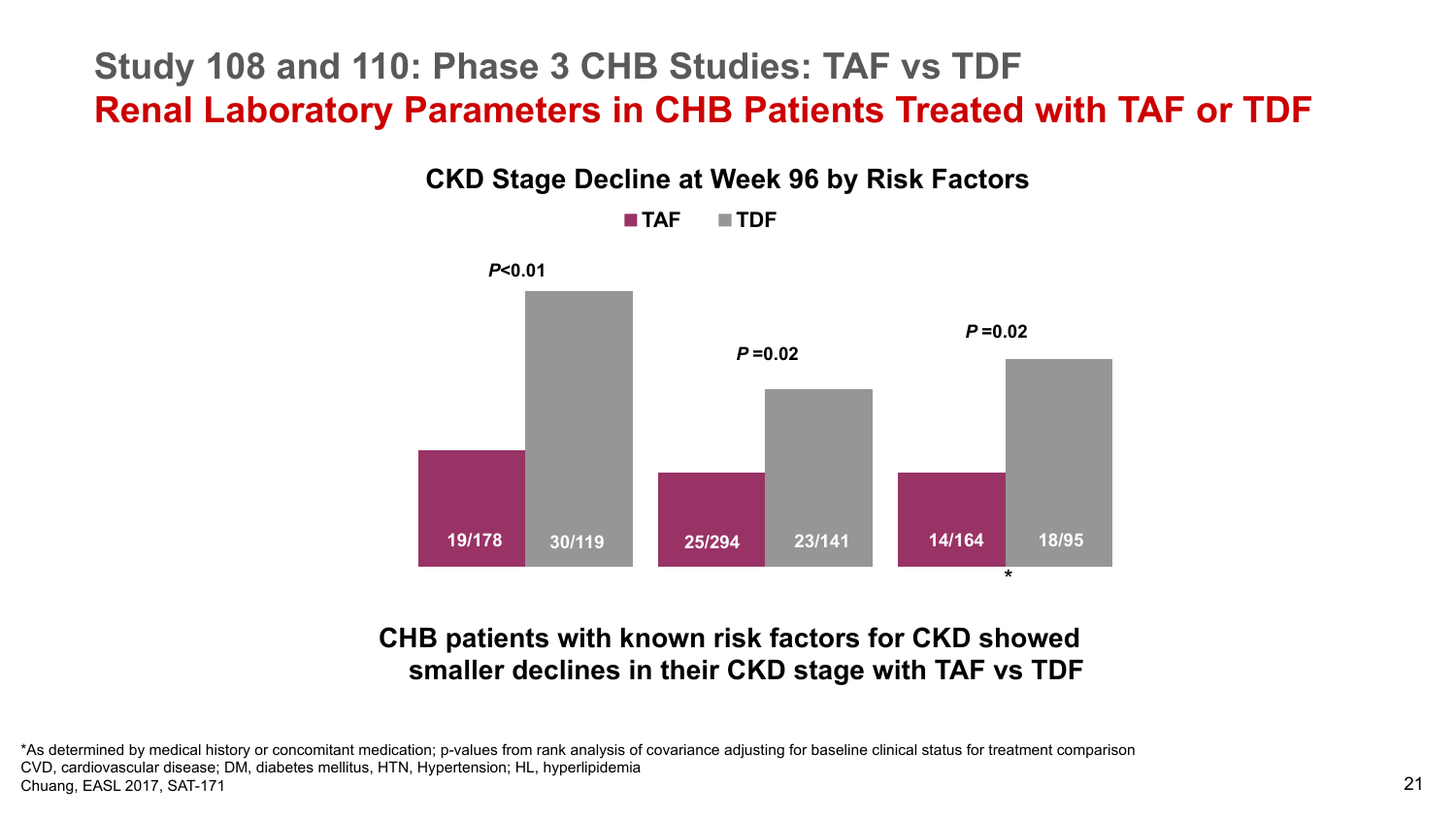#### **Study 108 and 110: Phase 3 CHB Studies: TAF vs TDF Mean Change in BMD Through Week 96**



#### **TAF treatment resulted in smaller declines\* in hip and spine BMD compared with TDF**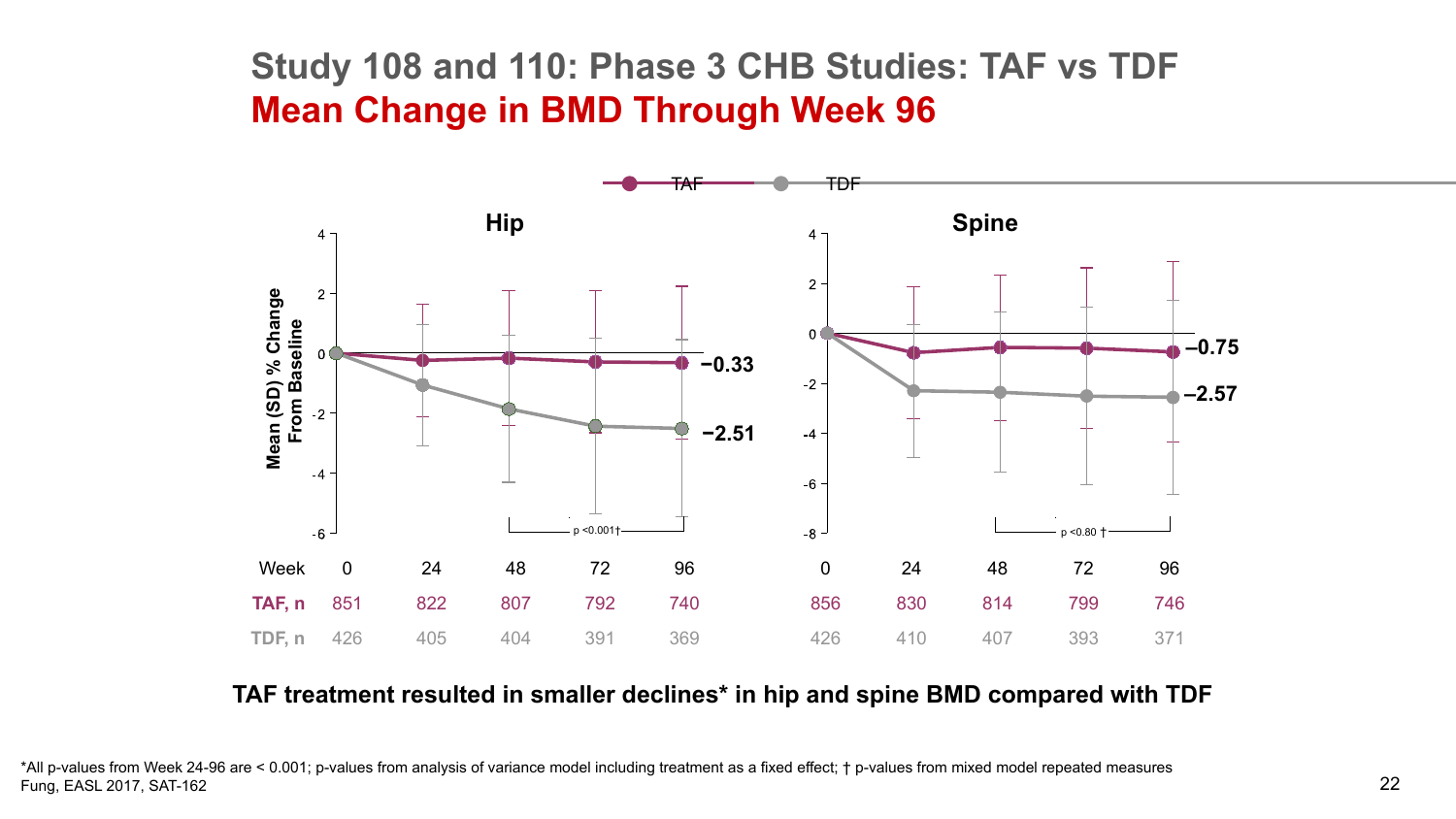**Study 108 and 110: Phase 3 CHB Studies: TDF to TAF Switch Population (144 Week Analysis) Renal Laboratory Parameters in CHB Patients Treated with TAF or TDF** 

**Change in eGFRCG**



eGFRCG, estimated glomerular filtration rate as measured by the Cockcroft-Gault equation Pan, AASLD 2017, Poster 904